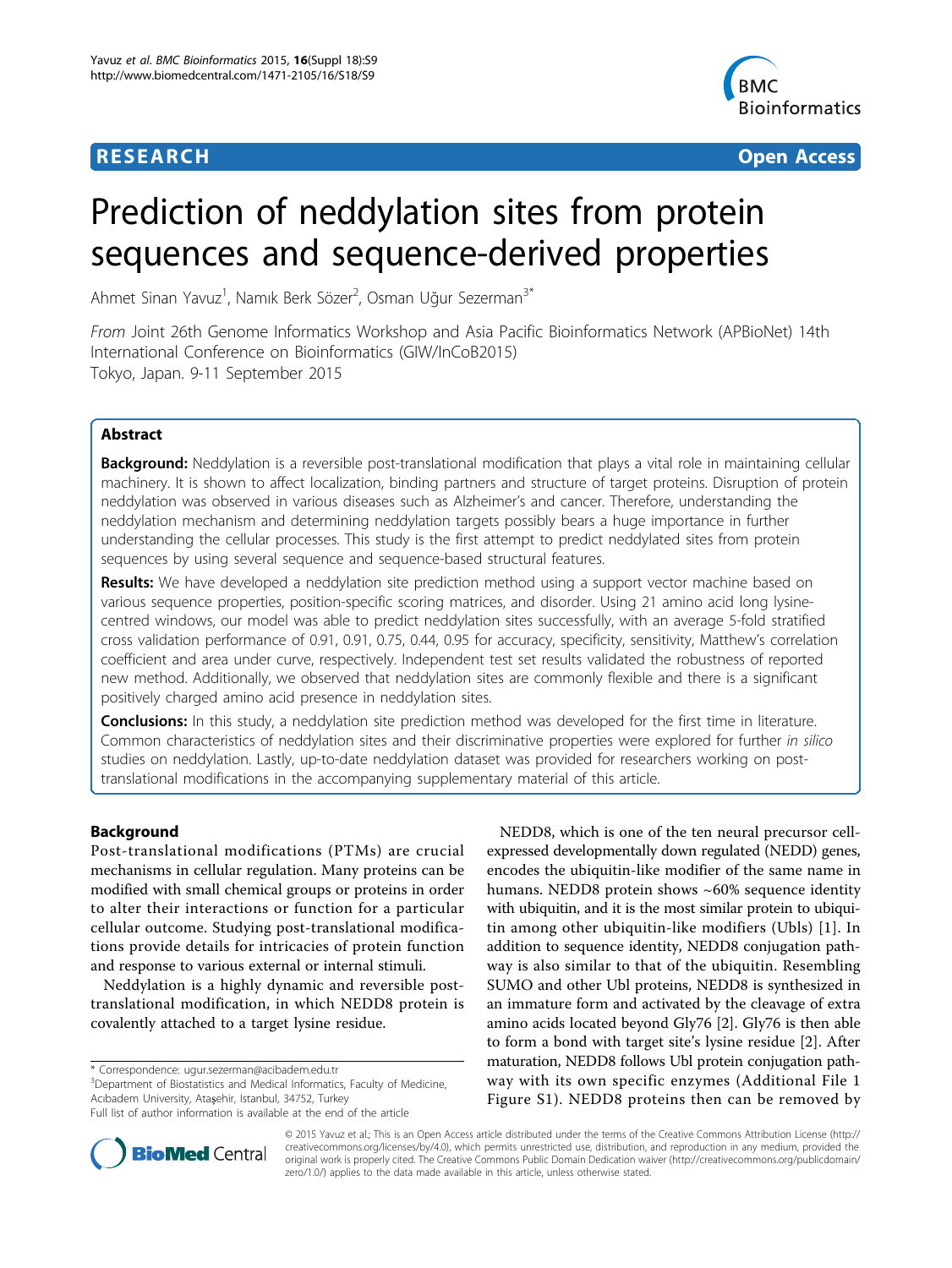<span id="page-1-0"></span>NEDD8 isopeptidases, making neddylation a dynamic and reversible process [[2](#page-9-0)].

Neddylation may affect lifespan, function and structure of target protein profoundly by altering the 3D surface, stimulating conformational change, and recruiting NEDD8 binding proteins [[2\]](#page-9-0). Additionally, neddylation may also cause further changes in subcellular localization.

Neddylation target proteins are observed to be located predominantly in the nucleus [[3\]](#page-9-0). The most characterized targets of neddylation belong to cullin protein family, whose members act as scaffold proteins of multisubunit E3 ubiquitin ligases called cullin-RING ligases [[4\]](#page-9-0). Therefore, neddylation mainly acts as a regulator of ubiquitinprotein ligases [[3\]](#page-9-0). Secondly, neddylation affects cell-cycle regulation, transcriptional regulation and signal transduction indirectly [[5\]](#page-10-0). Therefore, aberrations in the neddylation pathway or target sites have been observed in many complex diseases, such as cancer, Alzheimer's, and Parkinson's [[6-8](#page-10-0)]. Besides, severe disruptions in the neddylation pathway are shown to be lethal in many organisms [\[1](#page-9-0)].

While neddylation performs significant roles in cellular processes, recognition of target sites and specificity of neddylation is still unclear. Identification of neddylation target sites experimentally is an expensive and labourintensive process. However, there are no previously reported neddylation site motifs or published neddylation site prediction tools available. Therefore, there is an obvious need for in silico study of neddylation and prediction of neddylation target sites.

In this work, we have developed a novel method to identify neddylation target sites for the first time using sequence properties, evolutionary conservation, hydrophobicity, disorder and other physicochemical properties of neddylation sites. Additionally, we have provided a list of experimentally verified neddylation sites in supplementary information accompanying this article, which can be used as a benchmark set in further neddylation site prediction studies.

#### Results

Initially, we have identified the optimal sequence window length using maximum feature count of 50. Fine-tuned SVM classification results indicated that the highest average AUC was obtained at a window size of 21 (Figure 1a). Therefore, we have continued with the rest of the experiments using this window size. Sequence windows (or 21mers) containing neddylation sites were referred in short as positive windows and the rest as negative windows.

#### Properties of neddylation sites

Neddylation site properties have not been investigated thoroughly before. In order to fill this gap, we have performed statistical analyses to pinpoint the differences between neddylation sites and other lysine centred sequence windows. Initially, we have investigated differences in amino acid preferences at each position of a sequence window. We have performed two separate analyses for this case: two-sample sequence logo analysis and amino acid enrichment analysis using chi-square test of independence. For both of these analyses, all sites from training, validation and test sets were combined to reveal the characteristics of neddylation sites using all available data.

Two-sample logo analysis [\[9](#page-10-0)] with default parameters showed that immediate vicinity of central lysine was enriched with a methionine residue and glycine residues (Figure [2\)](#page-2-0). A band of positively charged amino acids was enriched in the close positions of central lysine while even further positions were enriched with polar amino



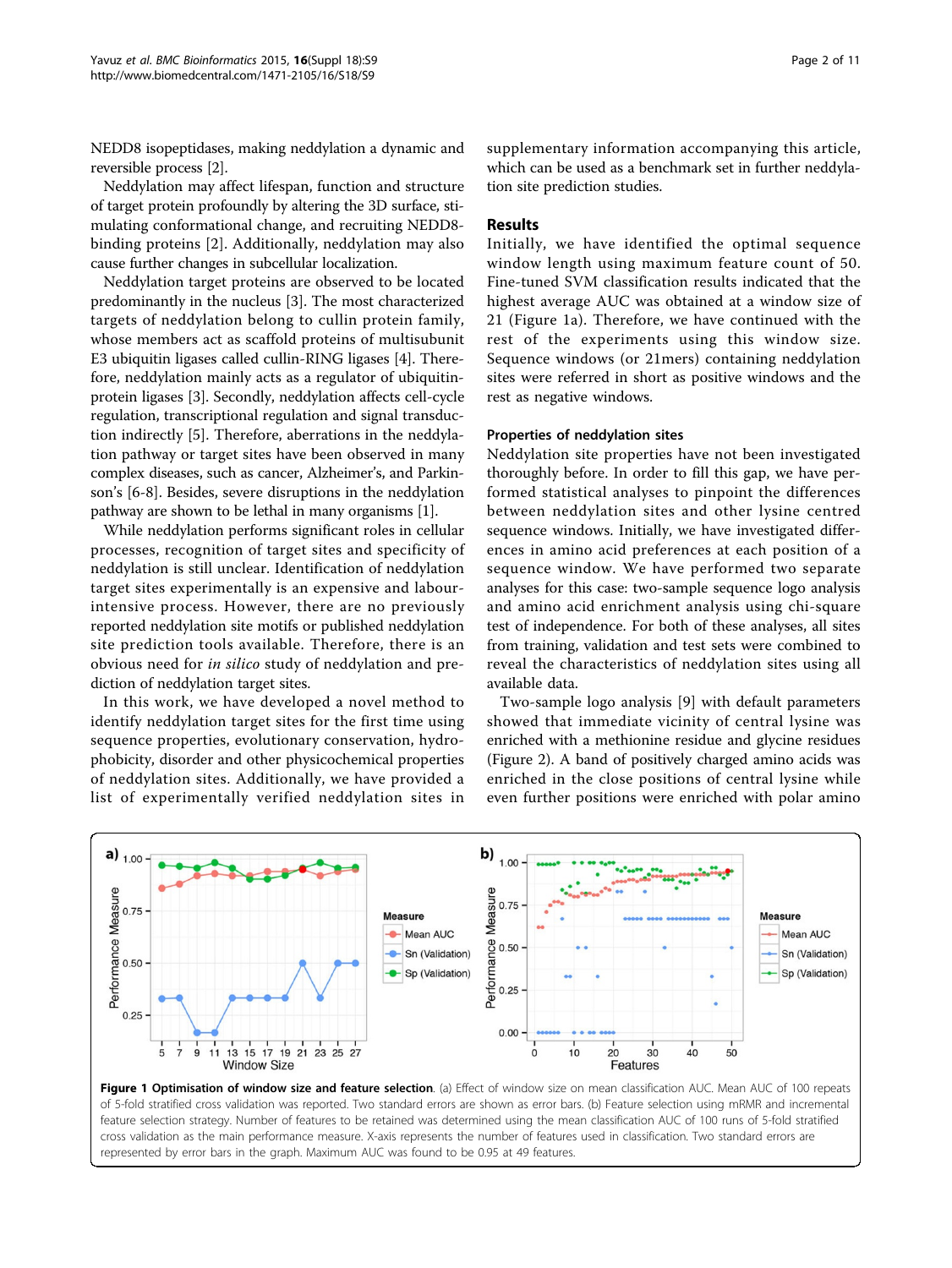<span id="page-2-0"></span>

acids, glycine residues, and aliphatic amino acids in the upstream.

Statistical testing results with Bonferroni correction validated the methionine finding of two-sample logo analysis. Methionine enrichment at position -1 was found to be statistically significant,  $\chi^2$  (1, N = 1082) = 49.63, p < 10<sup>-8</sup>. Methionine at position -1 was present in 20% of the neddylation sites while only 2% of non-neddylated sites had a methionine residue at this position. Similarly, isoleucine presence was also significantly different in position -5 of neddylated (present in 29%) and non-neddylated (present in 7%) sites,  $\chi^2$  (1, N = 1082) = 35.72, p < 10<sup>-5</sup>. As it was observed in sequence logo, significantly more valine residues in position -4 were present in neddylated sites (25%) than non-neddylated sites (7%),  $\chi^2$  (1, N = 1082) = 22.51,  $p = 0.002$ . Another noteworthy difference, the frequency of arginine at position -3 of positive windows was found to be different than that of negative windows,  $\chi^2$  (1, N = 1082) = 45.01,  $p < 10^{-7}$ . It was observed that neddylation sites have positively charged amino acids at this position more frequently (25% of positive windows, 4% of negative windows). All of the listed amino acid preference differences were partly identified before for determining a consensus cullin neddylation motif ([IL][VIT][RQ][IS][MLV] K[MAS][RHE]) [[10\]](#page-10-0). Our findings support this motif for aforementioned positions. However, this motif does not account for other amino acid presence differences that were observed in this dataset, such as over-representation of histidine residues in position +7 of neddylation sites  $(p < 10^{-7})$ , and over-representation of asparagine in position  $+8$  in neddylation sites ( $p = 0.004$ ).

Position-independent aspartic acid (D), and glutamic acid (E) counts in a window were also found to be significantly lower in positive windows than negative windows,  $p < 10^{-4}$ . This finding was in parallel with positive amino acid enrichments, suggesting a preference of positive charges instead of negative ones in the vicinity of lysine residues in neddylation sites. Besides, ratio of average occurrence of aspartic or glutamic acid residues in a window to average occurrence of these residues in whole protein indicated that these residues are significantly less observed in neddylated sites ( $p < 0.0002$ ).

Apart from amino acid preferences, we have identified various significant physicochemical differences between positive and negative windows. Positive windows were found to be flexible more frequently (39% of positive windows, 12% of negative windows) than negative windows,  $\chi^2$  (1, N = 1082) = 31.96, p < 10<sup>-4</sup>. Parallel to this finding, flexibility confidence ratio-based measure (ConfRat) was also found to be significantly different,  $\chi^2$  $(1, N = 1082) = 21.59$ ,  $p = 0.004$ . 43% of positive windows had more confidently predicted flexible residues than rigid ones while it was only 17% for the negative windows. Functionally similar to window flexibility, window disorder predictions with a cut-off of 0.5 were also found to be different between positive and negative windows,  $\chi^2$  (1, N = 1082) = 54.80, p < 10<sup>-9</sup>. Again, 41% of positive windows were found to be disordered while only 9% of negative windows had this feature. We have also investigated the co-occurrence of window flexibility and window disorder predictions by further looking into sequence windows that have at least one these two properties. We found that majority of positive windows that were predicted to be flexible were also predicted to be disordered (19 sites). Only a single site was predicted to be flexible but not disordered. Also, two sites were predicted as disordered but not flexible. This was not the case for negative windows. Results indicated that these negative windows were a mixture of flexible but not disordered (66 windows), disordered but not flexible (35 windows), and both flexible and disordered (56 windows).

Lastly, positive windows were found more frequently at the N- or C- terminus of the protein than negative windows,  $\chi^2$  (1, N = 1082) = 41.22, p < 10<sup>-6</sup>. 57% of the positive sites were found to be at the termini while only 19% of the negative sites were in this region. 10% of the all residues located near N- or C- terminus were considered as at "termini" for this calculation. Details can be found in the methods section. Statistical significance of this property was also sensible as termini regions are relatively free to interact with partners. Complete list of statistically significant features can be found in supplementary information (Additional File [2](#page-9-0), Table S1).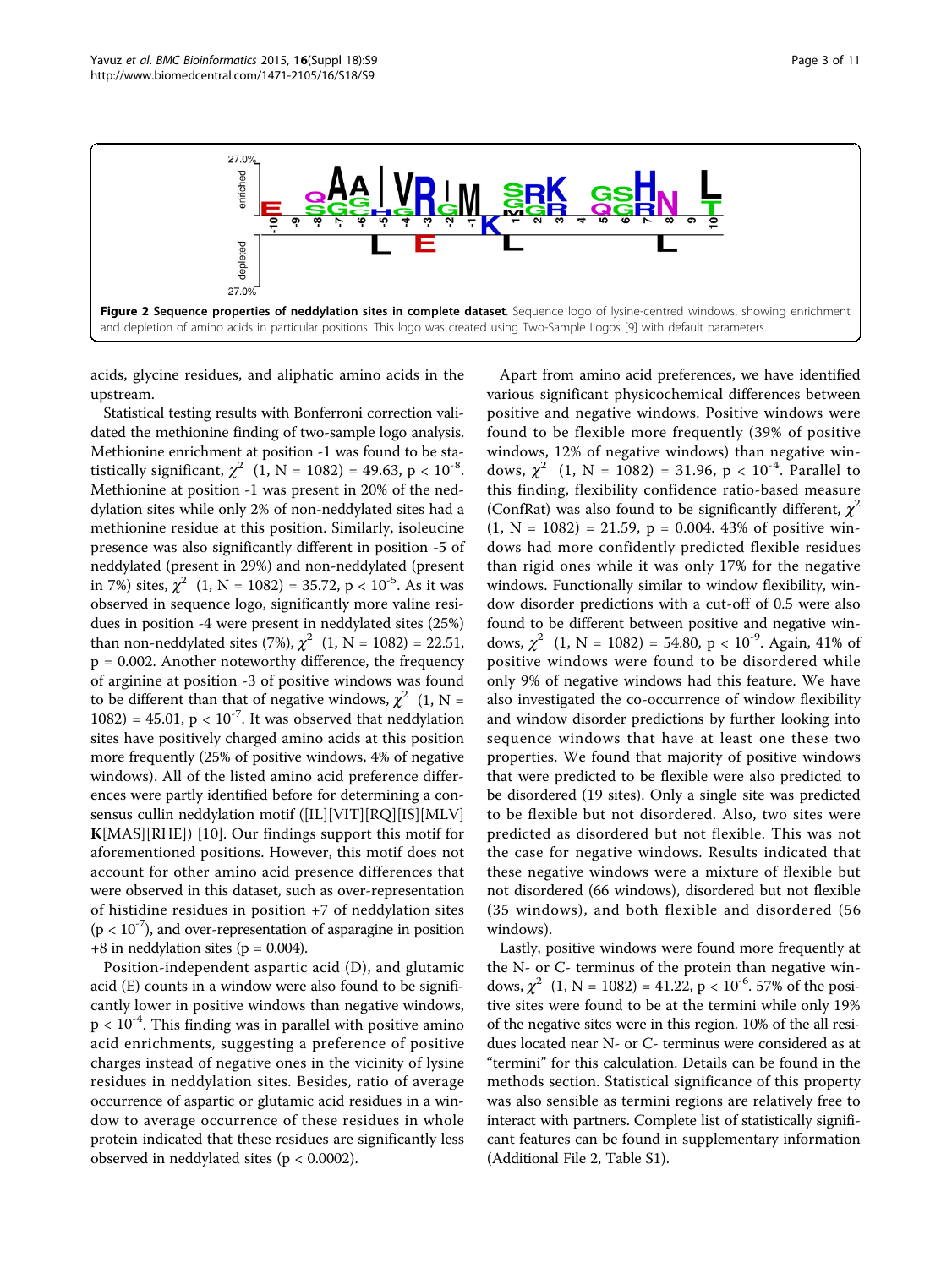#### Model performance and feature selection

Incremental feature selection using the mRMR ordered feature list resulted in an optimal feature set containing 49 features (Figure [1b\)](#page-1-0). This feature set included evolutionary conservation scores of some positions, both grouped and non-grouped amino acid preferences at some positions, average occurrence ratios and occurrence counts of particular amino acids or amino acid groups, binary window disorder prediction, and hydrophobicity of particular positions in the window. An interesting result was that solvent accessibility prediction and window flexibility predictions were not present in the retained feature set. Top 10 of the selected features can be found in Table 1 and the complete list was given in supplementary information (Additional File [3](#page-9-0), Table S2). Additionally, contributions to prediction performance of each related feature set in the selected features were evaluated by removing each set one by one from the training dataset (Table 2). These results showed that positional amino acid preferences -or sequence motifs- are the most contributing features in prediction.

Using all 49 selected features, we have further analysed the effect of class weights on classification accuracy. We observed that the average AUC increases with the weight assigned to positive instances and becomes almost constant after 1:15 (Additional File [4,](#page-9-0) Figure S2). Therefore, optimal class weight was selected as 1:15.

After optimization of class weights and features, we have investigated training performance of our model using different evaluation strategies (Table 3). Mostly due to the effect of the high weight assigned to the positive class, our model learned positive instances perfectly, as shown in the self-consistency results. However, this was not an overlearning case, considering consistently high specificity and sensitivity in cross-validation results. We also plotted receiver-operating-characteristic (ROC) curves to further investigate the behaviour of our prediction model (Figure 3). Steadily high AUC values suggest that our model demonstrates a robust performance. Besides, independent test set results indicate that the high performance of our model

|  |  |  |  |  |  | Table 1. Top 10 of the selected features |  |
|--|--|--|--|--|--|------------------------------------------|--|
|--|--|--|--|--|--|------------------------------------------|--|

| Order          | Feature              | <b>Position</b> |
|----------------|----------------------|-----------------|
|                | M presence           | -1              |
| 2              | PSSM score of K      | -7              |
| 3              | I/V/L/M presence     | $+8$            |
| $\overline{4}$ | Termini              |                 |
| 5              | D/E occurrence count |                 |
| 6              | R presence           | -3              |
| 7              | I presence           | -5              |
| 8              | Hydrophobicity       | $-2$            |
| 9              | A presence           | $-7$            |
| 10             | V presence           | $-4$            |

#### Table 2. Effect of different feature sets in selected features on prediction performance

|                                             | 5-fold stratified cross-<br>validation <sup>+</sup> |        |                   |            |      |
|---------------------------------------------|-----------------------------------------------------|--------|-------------------|------------|------|
| Information                                 |                                                     | Acc Sp |                   | Sn MCC AUC |      |
| All selected features                       | 0.91                                                | 091    | 0.75              | 0.44       | 0.95 |
| without amino acid preferences              | 0.88                                                | 0.89   | 0.63              | 0.33       | 0.88 |
| without amino acid preferences<br>(grouped) | 0.89                                                |        | $0.90 \quad 0.65$ | 0.35       | 0.91 |
| without disorder                            | 0.89                                                | O 90   | 0.72              | 0.40       | 0.93 |
| without termini                             | 091                                                 | 0.93   | 0.68              | 042        | 0.94 |
| without amino acid occurrence counts        | O 91                                                | 0.91   | 0.74              | 0.44       | 0.94 |
| without hydrophobicity features             | 0.91                                                | 0.91   | 0.75              | 0.44       | 0.94 |
| without amino acid occurrence ratios        | 0.91                                                | 0.92   | 0.72              | 0.43       | 0.94 |
| without PSSM features                       | (1.91)                                              | 0.92   | 0.74              | 0.44       | 0.94 |

† Cross-validation (CV) results were reported as means of 100 repeats. As two standard errors were not exceeding 0.01, they were not reported.

# Table 3. Performance of classification model under different evaluation strategies

| <b>Evaluation Strategy</b>                       | Acc  | Sp   | Sn   | MCC  | <b>AUC</b> |
|--------------------------------------------------|------|------|------|------|------------|
| Self-consistency                                 | 0.92 | 0.92 | 0.94 | 056  | 0.98       |
| 5-fold stratified cross-validation <sup>†</sup>  | 0.91 | O 91 | 0.75 | 0.44 | 0.95       |
| 10-fold stratified cross-validation <sup>†</sup> | 0.91 | O 91 | 0.76 | 045  | 0.95       |
| Validation set                                   | O 90 | O 91 | 067  | O 39 | 0.83       |
| Holdout set                                      | 0.90 | N 91 | 064  | በ 35 | 0.80       |

† Cross-validation (CV) results were reported as means of 100 repeats. As two standard errors were not exceeding 0.01, they were not reported.



was not limited to the training data, as holdout test data results show an AUC of 0.80.

#### Comparison with known and derived motifs

Our model is the first ever neddylation site prediction model in literature. Therefore, it is not possible to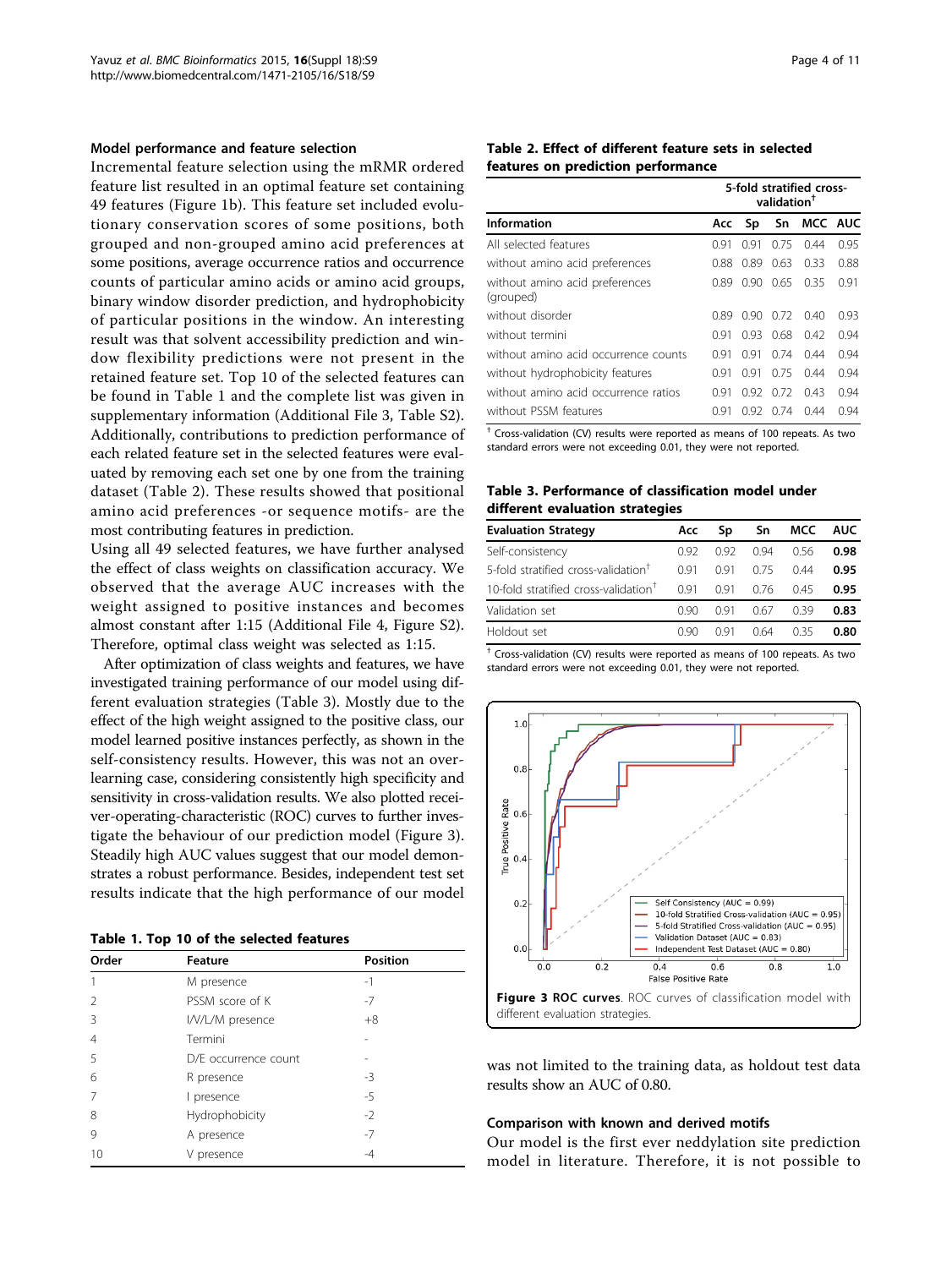compare with a state of the art method. In order to overcome this problem, we have used 21mers to discover neddylation motifs using MEME [\[11](#page-10-0)]. MEME was used in two different modes: normal and discriminative mode. Using normal mode with one occurrence per sequence and minimum motif width of 3, MEME identified a single possible motif (AAIV[RQ]IMKS) with e-value of  $3.1x10^{-7}$ . Using discriminative mode with same parameters, MEME gave a similar result. It identified a single motif (IVRIMKS) with e-value of  $3.8 \times 10^{-5}$ . These two motifs and one consensus cullin neddylation motif ([IL][VIT][RQ][IS][MLV]K[MAS][RHE]) [[10\]](#page-10-0) in literature were used for comparison (Table 4). Test set performance of these motifs revealed that they can correctly predict only a single CUL3A neddylation site in A. thaliana and misclassify all non-cullin neddylation sites. Additionally, another cullin neddylation site was misclassified by all three motifs. Performance evaluation of all motifs indicates that there is no generalizable neddylation motif possible with the data available in the literature. Therefore, it can be argued that sequence by itself is not sufficient in capturing variability of neddylation sites and additional sequence characteristics are needed for predicting neddylation sites in both cullins and other proteins.

# Investigation of multiple ubiquitin-like modifications at same target sites

Ubiquitylation and neddylation have been previously shown to act together to coordinate target protein activity [[12\]](#page-10-0). Also, some proteins are shown to be modified with multiple ubiquitin-like modifiers simultaneously [13-17]. This may be due to dynamic control of cellular signaling pathways, similarity of Ubl conjugation mechanisms, lack of specificity of E2 enzymes, and enzyme sharing under certain circumstances [[18\]](#page-10-0). In order to identify possible sites with multiple Ubl modifications, we have obtained all known sumoylation and ubiquitylation sites of A. thaliana, R. norvegicus, M. musculus, and S. cerevisiae proteins from dbPTM [\[19\]](#page-10-0) and applied our prediction method. Summary of obtained dataset can be found in supplementary information (Additional File [5](#page-9-0), Table S3). We have predicted putative neddylation sites in these proteins with two

Table 4. Comparison of SVM prediction performance to known or predicted motifs using test set

| Predictor                                      | Acc  | Sp   | Sn   | MCC  |
|------------------------------------------------|------|------|------|------|
| AAIV[RQ]IMKS <sup>1</sup>                      | 0.96 | 1.00 | 0.09 | 0.30 |
| INRIMKS <sup>2</sup>                           | 096  | 1.00 | 0.09 | 0.30 |
| [IL][VIT][RQ][IS][MLV]K[MAS][RHE] <sup>3</sup> | 0.95 | 1.00 | 0.09 | 0.20 |
| <b>SVM</b>                                     | O 90 | 0.91 | 0.64 | 0.35 |

<sup>1</sup>This motif was derived using MEME normal mode. <sup>2</sup>This motif was derived using MEME discriminative mode. For prediction of both motifs, same training sites with SVM training were used.  $3$  This motif was reviewed in [[10](#page-10-0)].

different thresholds: medium (threshold  $= 0$ ) and high (threshold  $= 1$ ). These thresholds were set to decision values outputted by SVM, which represent the distance of the samples to the separating hyperplane. Higher absolute decision values imply deeper points or more confident decisions. Performance metrics under different thresholds can be found in supplementary information (Additional File [6](#page-9-0), Table S4).

Medium threshold prediction results show high amounts of neddylation sites in proteins obtained from dbPTM (Figure [4a\)](#page-5-0). 326 proteins out of 358 were predicted to have at least one neddylation site (minimum: 1, maximum: 35, median: 5 sites) under medium threshold. Large number of predicted neddylation sites may indicate an over-prediction of model, since it was developed with a small dataset. However, mouse  $I\kappa B\alpha$  protein were predicted to be sumoylated, ubiquitylated and neddylated at position 21. This prediction was noteworthy as it may indicate a highly dynamic control of  $NF-\kappa B$  pathway.

Using more confident neddylation predictions with high threshold, neddylation predictions dropped significantly (Figure [4b](#page-5-0)). 164 proteins out of 358 were predicted to have at least one predicted neddylation site (minimum: 1, maximum: 8, median: 1 site). Additionally, we have failed to observe any site that is modified by all three of the modifications. Species-specific results can be found in supplementary information (Additional File [7](#page-9-0), Figure S3a-h).

In addition to using our predictor with known other Ubl modification sites, we have used other Ubl prediction methods on known neddylation sites to determine possible unknown shared sites. We have merged training, validation and test sets of our method and predicted their Ubl modification status with a ubiquitylation predictor, UbPred [\[20](#page-10-0)], and a sumoylation predictor, GPS-SUMO [[21\]](#page-10-0). For sumoylation site predictions, only covalent attachment of SUMO proteins were considered, and non-covalent SUMO interaction predictions were discarded.

UbPred predicted  $~20\%$  (10/51),  $~12\%$  (6/51), and  $\sim$ 2% (1/51) of the neddylation sites as ubiquitylation with low, medium and high confidence respectively. UbPred training dataset was not searched for presence of known neddylation sites, as Uniprot IDs and site locations were not reported in original publication of UbPred. On the other hand, GPS-SUMO predicted  $~6\%$  $(3/51)$ , ~4%  $(2/51)$ , and ~4%  $(2/51)$  of neddylation sites as sumoylated with low, medium and high thresholds respectively. None of the predicted sites were present as sumoylation sites in GPS-SUMO training dataset. None of the sites predicted by UbPred and GPS-SUMO were the same site.

Prediction difference between UbPred and GPS-SUMO was meaningful, since it has been observed that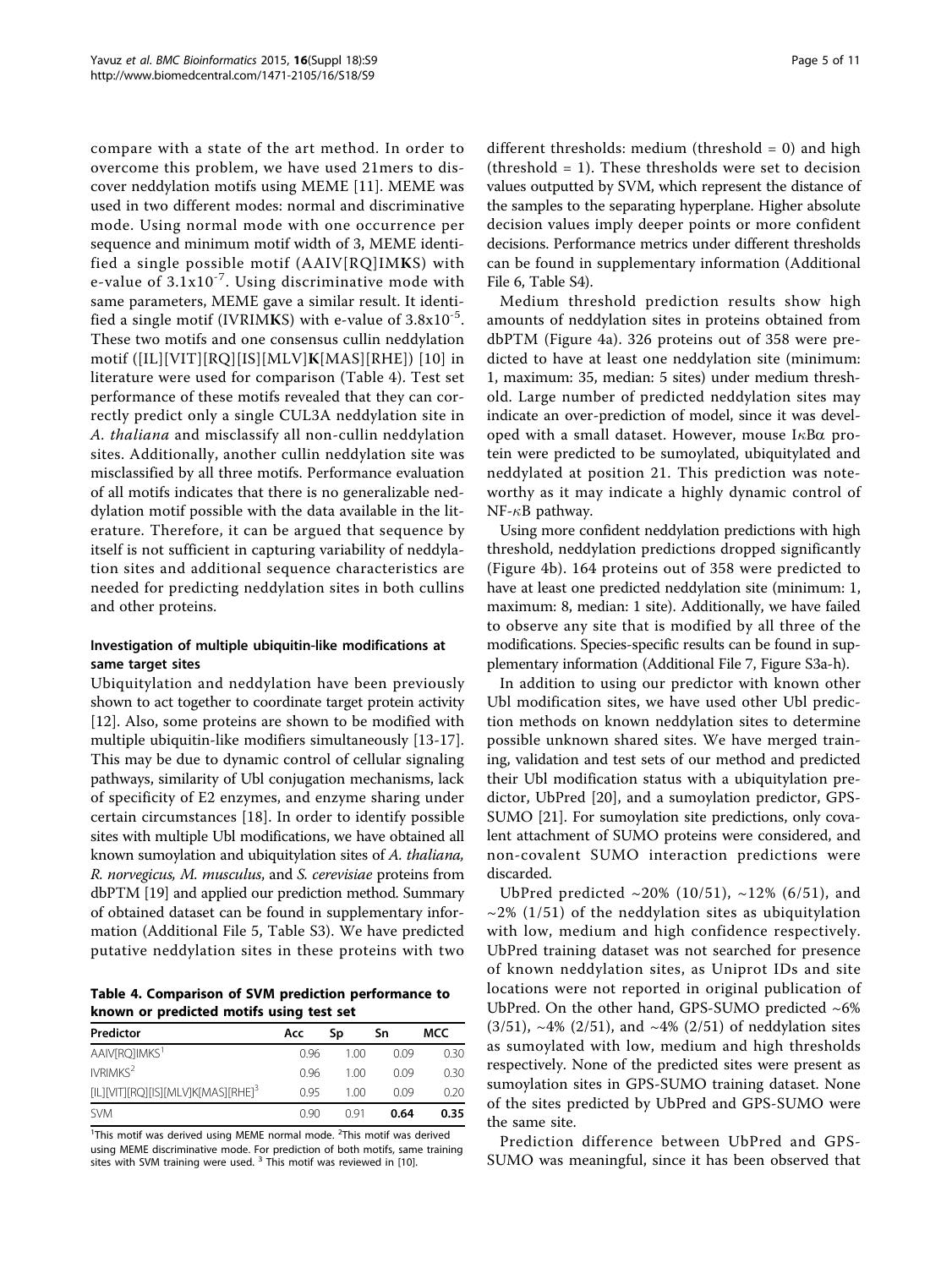<span id="page-5-0"></span>

in environments with elevated NEDD8 to ubiquitin ratio, neddylation is dependent on ubiquitylation enzymes [\[18](#page-10-0)]. Therefore, it is possible that UbPred would capture targets of shared enzymes under certain circumstances. Lastly, difference of predicted sites and low prediction ratio in known neddylation sites indicate that neddylation sites have their unique patterns; therefore, in silico identification of neddylation sites require separate predictors.

In conclusion, our analyses support the findings on multiple ubiquitin-like modifications at the same target site. However, it is not possible to identify intricate activation or repression relationship between different type of Ubl modifications using our findings.

# **Discussion**

Neddylation is one of the vital mechanisms in cellular machinery, and it significantly alters the fate of any target protein. Hence, as with other post-translational modifications, it is one of the key components in understanding the function, regulation and lifetime of a protein. Besides, aberrations in neddylation or deneddylation of a target protein may result in many anomalies and diseases. Therefore, in addition to guiding proteomic studies, in silico identification of neddylation sites may be of help in functionalizing disease-related genomic variants and understanding aetiology and pathogenesis of many diseases, such as Alzheimer's and Parkinson's. This paper introduces the first method for predicting neddylation sites from protein sequences that may aid in such studies.

Conformational flexibility was previously hypothesized to be a general feature of target sites in sumoylation and more generally ubiquitin-like protein modification mechanisms [[22\]](#page-10-0). We can extend this hypothesis to include disorder, and more generally, freedom of movement of target sites. In this study, we showed that neddylated and non-neddylated sites are significantly different in conformational flexibility and disorder. Also, disorder is

one of the most important factors in prediction of neddylation sites. We have demonstrated this for the first time in literature for neddylation site prediction. Besides, this finding is noteworthy as freedom of movement provides easy adjustment of partners in E2/E3-target protein interaction pairs. It also implies that structural information may improve neddylation site prediction; however, sequence-based structural information predictors are sufficient for such purposes. Another interesting factor related to the movement freedom of the target site is the site's location. We observed that many of the neddylation sites are actually located in the C- or N- terminus. The statistical significance of all features related to freedom of movement (flexibility:  $p < 10^{-4}$ , disorder:  $p < 10^{-9}$ , termini:  $p <$  $10^{-6}$ ) supports our hypothesis, in which Ubl target site recognition requires a certain freedom of movement. Furthermore, this finding is not limited to only neddylation sites, but can be employed in the development of various other post-translational modification prediction methods, such as ubiquitylation and phosphorylation. Previously, we have exploited conformational flexibility and disorder in sumoylation site prediction with a different strategy, in which we were interested in conformational flexibility and disorder of the central lysine only [\[23](#page-10-0)]. In contrast, we used average window conformational flexibility and disorder in this work. Window-wise measures of flexibility and disorder are more informative than measures of the central lysine, as site recognition is more likely to be based on not only the target lysine residue, but also the amino acids in the vicinity of the target residue.

Moreover, we have investigated neddylation site properties to assist understanding the regulation of neddylation and the mechanisms of site recognition in a large scale. Among other amino acid preferences, methionine enrichment at position -1 was interesting since sumoylation consensus site motif ([IVLM]Kx[DE]) includes a methionine residue at the same position. On the other hand, this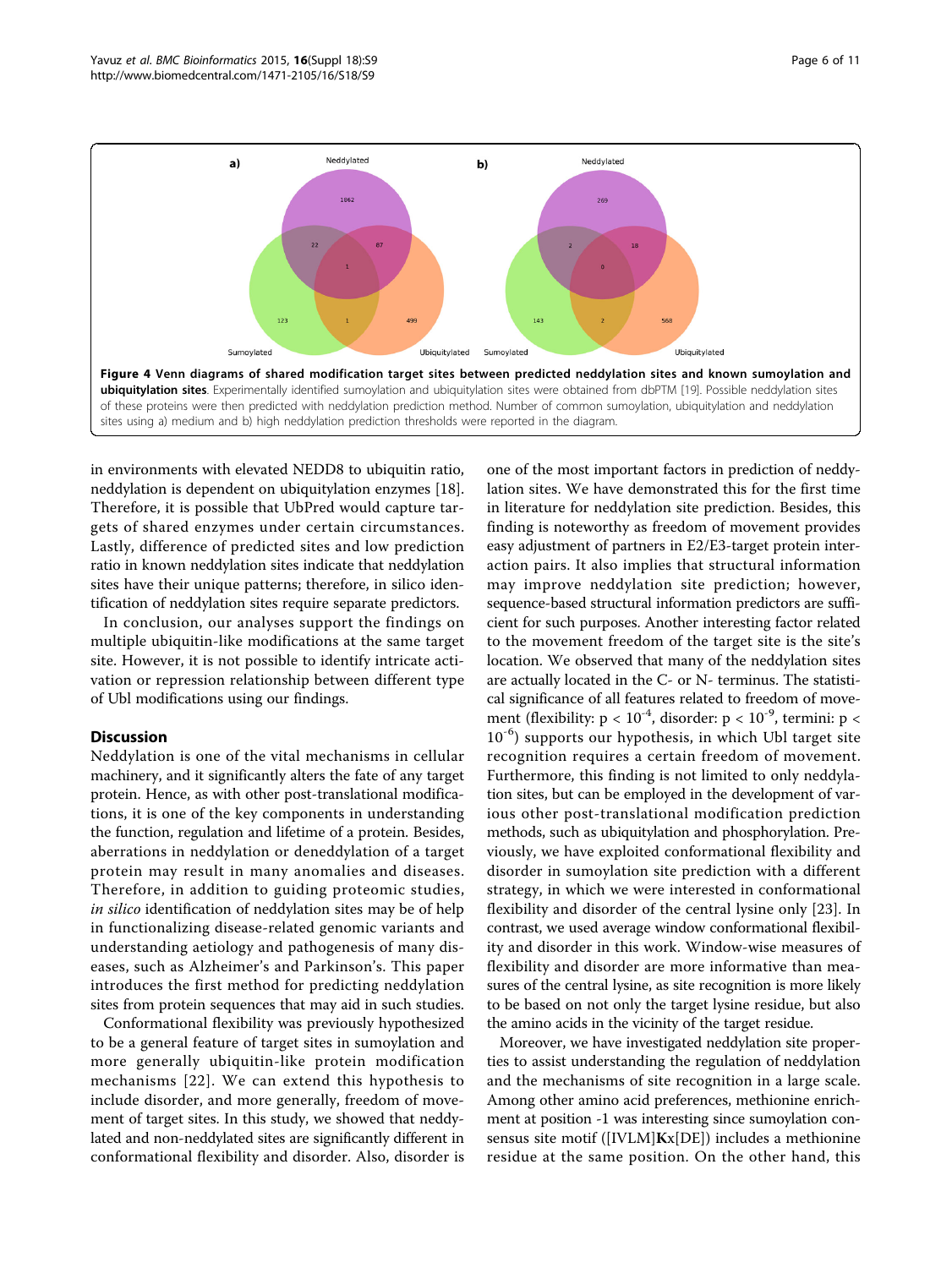shared enrichment does not indicate that sumoylation and neddylation sites have common overall patterns. For instance, while sumoylation sites are enriched with acidic amino acids after the central lysine, neddylation sites tend to have more basic amino acids. Therefore, these two post-translational modifications may require separate mechanisms for target recognition. Additionally, we also observed that some of the positions are occupied with conserved residues in neddylation sites, as three PSSM scores were retained in feature selection. One of PSSM scores (K at position -7) was ranked second in the ordered feature list.

The major limitation of this study was the size of the dataset used. The discovery of neddylation is relatively recent and studies on neddylation target proteins have been limited so far. This limitation may influence both the prediction performance and the confidence of statistical analyses. For instance, some of the statistically significant features may be declared significant only due to frequency differences particular to this dataset, not to an underlying biological principle. However, the everincreasing amount of experimentally validated neddylation target sites as well as further studies on neddylation site recognition may improve prediction performance. Another performance limiting factor can be mediated post-translational modifications. It has been argued that in some of the Ubl modifications, special proteins, called degrons, mediate substrate site recognition with E3 enzymes [[24](#page-10-0)]. Alternatively, neddylation of a protein may require another post-translational modification to reveal its neddylation site. Such cases would be completely missed out by our method and most of the other Ubl target site predictors. Another issue would be the reliability of the dataset as neddylation also uses ubiquitylation enzymes under elevated free NEDD8 to ubiquitin ratio conditions [\[18\]](#page-10-0). Therefore, there is still a need for experimental studies on reliable neddylation sites and various aspects of neddylation site recognition mechanisms.

# Conclusions

In conclusion, we have developed a novel neddylation site prediction method, exploiting the sequence characteristics and sequence-derived features of residues located in the vicinity of lysines. Additionally, we have investigated the frequency of these properties to reveal valuable information for further understanding neddylation. Major direction for future work lays in the development of a web service for neddylation site prediction to make it accessible to the biological research community.

## Methods

#### Dataset preparation

We have searched PubMed with keywords "nedd8", "neddylation", "nedylation", "rub1", "rub2", "rub3", and

"rubylation", and manually collected 65 sites in 31 proteins from ~680 articles, published before 1 February 2015.

Among manually collected sites, 6 were discarded due to neddylation being shown only in vitro, and 3 were discarded as neddylation was not reported in a single amino acid resolution. After this elimination, primary sequences of 30 proteins were retrieved from UniProt [[25\]](#page-10-0). Redundant protein sequences in this set were eliminated using CD-HIT [[26\]](#page-10-0). CD-HIT clusters sequence sets and selects a representative sequence of each cluster that meets an identity threshold. We have clustered sequences with 0.4 threshold, so that no two sequences sharing a sequence identity >40% were left in the dataset. After such an elimination procedure, dataset was left with 25 proteins and 51 sites (Additional File [8](#page-9-0), Table S5). Remaining lysine residues that have no evidence of neddylation in these proteins (1031 sites) was used as negative samples.

Samples from each class were randomly distributed into train and holdout sets with a ratio of 2:1. Holdout set was further randomly divided into validation and independent test sets with a ratio of 1:2. After this distribution, training set was formed of 34 positive sites and 687 negative sites, while validation set was formed of 6 positive sites and 115 negative sites and independent test set was formed of 11 positive sites and 229 negative sites. All sites in the training, validation, and indepentent test datasets can be found in the Bitbucket repository of this article (see "Availability of supporting data" section).

#### Feature construction

We prepared a dataset for analysis by defining sequence windows around the central lysine residues flanked by n residues upstream and n residues downstream, forming a 2n+1 amino acid long sequence segments. All sequence windows that contain experimentally identified neddylation sites were considered as the positive set. The rest of the sequence windows were assumed to be non-neddylated and used as the negative set. In order to find the optimal window length, we have tried various values from 5 to 27 and measured classification performance.

#### Sequence encoding

In order to exploit possible sequence motifs, each position in the sequence windows can be represented by a 20-dimensional vector, where each dimension indicates an amino acid and only one dimension may contain a value of 1. In case of missing positions, all corresponding amino acid vectors were left as zeros. We have also grouped amino acids according to Sezerman grouping (Additional File [9,](#page-9-0) Table S6) to capture common biochemical properties together. This grouping may help identify amino acids that are rare by themselves, but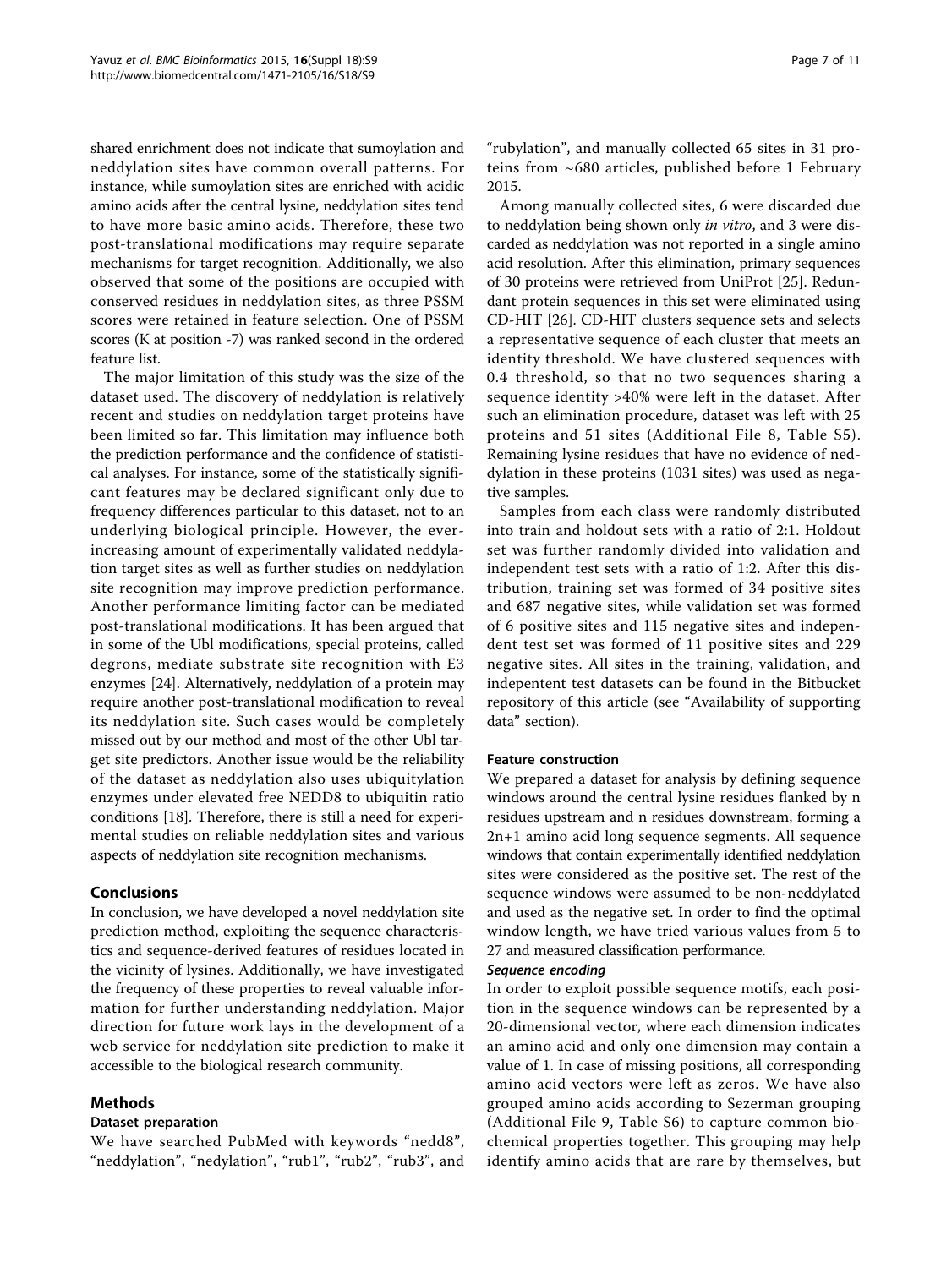when grouped, they become frequent additively. For each position in the sequence window, this information was represented by an 11-dimensional vector, and the same strategy was followed with non-grouped amino acids.

Additionally, we have used position independent amino acid composition of a window. We have calculated two feature sets for this purpose: occurrence counts of amino acids, and ratio of average occurance of amino acids in the window to average occurance in the whole protein. Each feature set was represented with 20-dimensional vector for non-grouped amino acids and 11-dimensional vector for Sezerman grouped amino acids.

#### Evolutionary conservation

Evolutionary conservation of a residue often indicates an importance in biological function. If a particular residue is conserved, it may be located in a functionally important site, like an active site or a post-translational modification target site. Position-specific iterative BLAST (PSI-BLAST) can identify conserved residues and create position-specific scoring matrices (PSSMs) [[27\]](#page-10-0). Each position in a sequence window was represented by 20-dimensional vector indicating probability of conservation of amino acids. Protein sequences were searched against nr database (-db nr) using PSI-BLAST program from BLAST+ toolkit (version 2.2.26+) with three iterations (-num\_iterations 3), and inclusion e-value threshold of 1e-5 (-inclusion\_ethresh 1e-5). A high score found in PSSM would then reflect a strong conservation of amino acid in that particular position and indicate a possible role in neddylation site recognition.

# Secondary structure and solvent accessibility

Structural constraints are argued to be one of the determining factors in lysine selectivity for ubiquitylation and other ubiquitin-like protein modifications [[24\]](#page-10-0). Among these constraints, secondary structure may affect whether a site can be recognized. Examples of this phenomenon can be found in other ubiquitin-like protein modifications such as sumoylation [[28](#page-10-0)]. UBC9, a sumoylation E2 enzyme, cannot recognize sumoylation consensus sites in stable helical structures [[29\]](#page-10-0). In order to explore similar effects; we have introduced a secondary structure feature to the dataset. Secondary structure predictions were performed using PSI-PRED web server (version 3.3) with default settings [\[30,31](#page-10-0)]. Secondary structure of central lysine residue was represented by a 3-dimensional binary vector.

Additionally, we have introduced a measure to investigate whether central lysine residue was located in the Cor N- terminus of the secondary structure element. We have declared residues to be in the secondary structure termini, if they were one of the amino acids residing in the 15% from both ends of that particular secondary structure element.

Solvent accessibility may also be considered one of the key factors in determining whether a lysine residue is accessible for recognition. In order to capture this information we have employed binary solvent accessibility predictions of central lysine using WESA tool [\[32](#page-10-0)].

# Conformational flexibility and disorder

We hypothesize that the lysine residue in the neddylation site should have conformational flexibility to be recognized by E2 or E3 enzymes in the neddylation pathway. Supporting this hypothesis, it has been previously shown that flexible central lysine residues were more frequent in sumoylation target sites [[23\]](#page-10-0). In order to obtain conformational flexibility information, we have used FlexPred in PSSM-based encoding mode, which mainly predicts residue positions involved in conformational switches [[33\]](#page-10-0). FlexPred takes protein sequences as input, predicts whether each residue in that protein is flexible or rigid, and provides a confidence value of its predictions. We have calculated a binary feature representing overall flexibility of sequence window, determined by the majority of amino acids in the window. Additionally, we have created a binary value confidence-based flexibility feature aimed to represent the confidence in the whole window flexibility. For every sequence window  $w_i$ , this feature was calculated using the confidence values of amino acid flexibility predictions in that particular sequence window. The calculation was performed according to the following formula:

$$
\text{ConfRat}(w_i) = \begin{cases} 1 & \frac{\sum \text{Confidence}_{\text{Flexible}}}{\sum \text{Confidence}_{\text{Rigid}}} \ge 1\\ 0 & \text{otherwise} \end{cases}
$$
(1)

In addition, we have used disorder predictions to investigate the effect of intrinsically unstructured regions that may not be predicted as flexible. Previously, it has been shown that anaphase promoting complex/cyclosome (APC/C) ubiquitin ligase substrates are enriched in disordered regions [[34](#page-10-0)]. Similarly, predicted disordered regions occur more often in sumoylation target sites [\[23](#page-10-0)]. Therefore, we have used disorder predictions by IUPred [[35](#page-10-0)]. IUPred predicts disorder from amino acid sequences by estimating the capacity to form stabilizing contacts of polypeptides and yields a disorder tendency value for each amino acid [[35\]](#page-10-0). We have converted this information into two separate windowwise disorder measures. The first one was created by average disorder tendencies of the amino acids located in that sequence window. The second measure was created by setting a threshold of 0.5 for the average disorder tendency and forming a binary feature. Sequence windows were declared as disordered if their average disorder tendency was larger than or equal to 0.5, and ordered otherwise.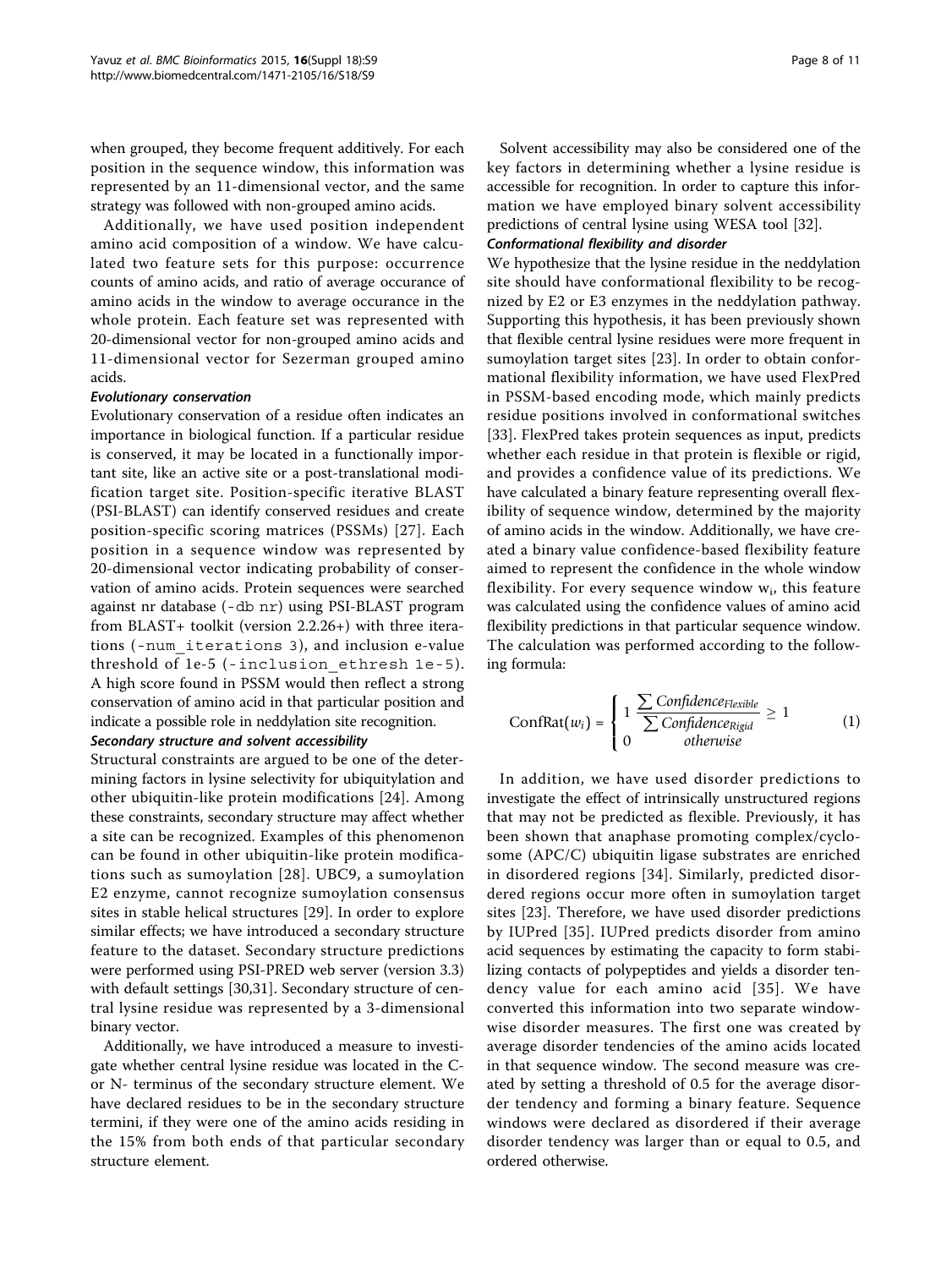#### Hydrophobicity and amino acid volumes

The efficacy of using hydrophobicity in ubiquitin-like post-translational modification site prediction was shown in various publications before [\[23,36](#page-10-0)]. However, most of the methods involve hydrophobicity in a residue-wise fashion. In this work, we have used Hopp & Woods hydrophobicity scale [[37](#page-10-0)] to calculate average hydrophobicity of a sequence window. This scale was selected as our previous work indicated that it performs better for our classification task [[23\]](#page-10-0). Using average hydrophobicity of sequence windows was an intuitive choice, as hydrophobic or hydrophilic patches were more likely to be identified by an average based approach instead of a residue-wise one. In addition, we have introduced average hydrophobicity of pre- and post-lysine sub-windows as two separate features to observe if any sub-window specific hydrophobicity patterns exist.

Moreover, we have estimated the volume of pre- and post-lysine sub-windows using Kharakoz's estimated amino acid volumes [\[38\]](#page-10-0). The volume of each sub-window and the difference between the two sub-windows added three different features to the dataset. These features were introduced as they may represent the accessibility for recognition of the central lysine residue.

#### Other features

Several custom features were constructed to capture various sequence properties, such as location of the central lysine residue of a window. We have constructed a binary vector indicating whether the central lysine of the sequence window located within the 10% of the Nand C- termini. In order to take the sequence length of the protein into account, we have created another measure, which has a value of 1\*sequence lenth, if the central lysine is located at the termini, and  $+1^*$  sequence length if it is not.

#### Statistical testing

Statistical significance of all features was assessed using chi-square test of independence for binary features and Mann-Whitney U test for continuous valued features. Bonferroni correction has been applied for multiple testing correction. All p-values have been adjusted according to this procedure.

All statistical tests were performed using Python (version 2.7.5, The Python Consortium; [http://www.python.](http://www.python.org) [org\)](http://www.python.org), with the SciPy library (version 0.11.0, The Scipy Consortium;<http://www.scipy.org>).

#### Feature selection

Feature selection was performed in a two-stage strategy. The first step was the ordering of features according to minimal-redundancy-maximal-relevance (mRMR) criterion [[39](#page-10-0),[40](#page-10-0)]. Afterwards, using the ordered feature list, dimensionality is reduced by incremental feature selection.

#### mRMR criterion

mRMR criterion aims to select a feature subset that represents the statistical property of the target classification variable. Selected features are aimed to be most dissimilar to each other and most similar to the classification variable [[39](#page-10-0)]. Mutual information is used in this method to determine the "relevance" and "redundancy" of features. mRMR software provides two lists as output: an ordered list of features by relevance (MaxRel), and an ordered list of features by both relevance and redundancy (mRMR Features). We have used mRMR software with a discretization threshold of  $1$  (-t 1), and a maximum number of features of 50 considering the size of our dataset. Other parameters were left as default. Incremental feature selection

In the ordered mRMR list, higher ranked features are better than lower ones. However, order information by itself is not sufficient in determining the features to be retained. Therefore, selecting the optimal feature subset is another issue. Finding an optimal subset of features can be possible by incrementally adding features from the highest scored feature to the lowest in the mRMR list and evaluating the performance of the resulting classifier. In this work, we have employed this strategy and trained classifier models using fine-tuned support vector machines. Average area under receiver-operator-characteristic curve (AUC) of 100 repeats of 5-fold stratified cross validation was used as a performance measure in determining the number of features to be retained (for details see next subsection).

#### Model building and performance assessment

We have used support vector machines to build classification models and predict neddylation sites from protein sequences. Support vector machine (SVM) is a common machine learning algorithm that tries to optimize separation between classes using a hyperplane in a high-dimensional space. SVMs may be used for classification, regression or other tasks in various domains. However, in spite of their advantages, SVMs require fine-tuning of multiple parameters.

In this work, we have used LibSVM [[41\]](#page-10-0) implementation of SVMs via a wrapper provided in scikit-learn Python module [\[42](#page-10-0)]. In order to fine-tune classification models, we have performed grid searches for C and g parameters of the radial basis kernel. The optimal C parameter was searched from  $2^{-5}$  to  $2^{15}$  by doubling the parameter in each iteration and gamma (g) parameter was searched from  $2^{-15}$  to  $2^3$  with the same strategy.

Shortcomings of SVMs include their sensitivity to class imbalance, resulting in a degraded classification performance of the minority class. In order to overcome this problem, we have exploited the class weights parameter, which sets the C parameter of a SVM kernel to C\*weight. We have investigated the effect of various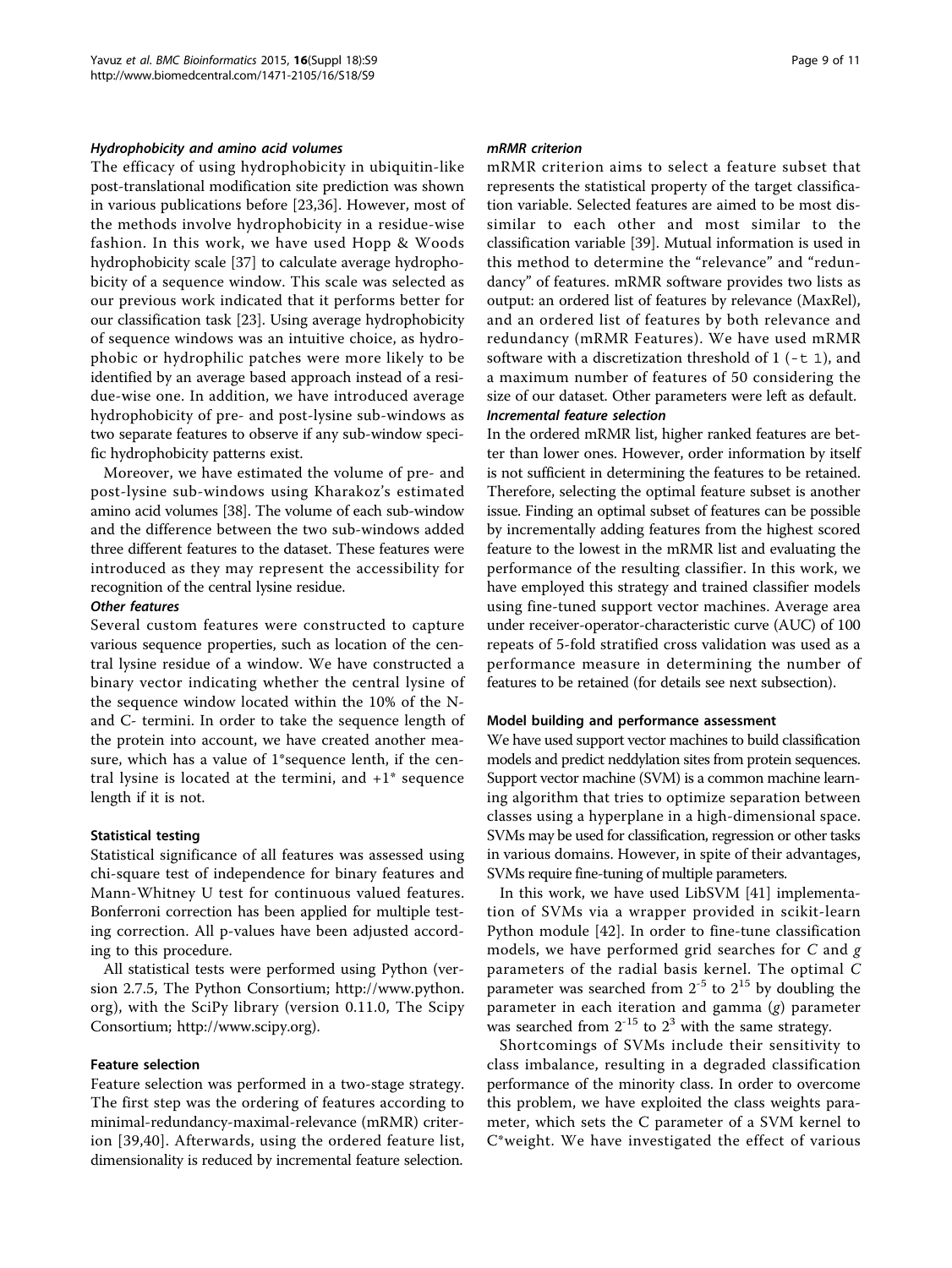<span id="page-9-0"></span>class weights (1:1, 1:5, 1:10, 1:15, 1:20, 1:25, and 1:30) on finding the optimal classification model.

The performance of models was assessed using various strategies: self-consistency test, 5-fold stratified crossvalidation, and 10-fold stratified cross-validation. Selfconsistency test was performed with training dataset used as both training and test dataset. Stratified crossvalidation was selected over normal cross-validation since we have observed folds that do not contain any positive instances in some repeats. In order to perform stratified cross-validation, data was divided into k-folds, while preserving the class balance in each fold. We have used StratifiedKFold function in scikit-learn library for this purposes. This function assigns each sample to a test fold index using individual k-fold splitting for each class to respect the class balance. 5-fold and 10-fold stratified cross-validations are repeated 100 times and mean values of evaluation measures were reported. In order to assess the classification performance, we have calculated classification accuracy (Acc), specificity (Sp), sensitivity (Sn), Matthew's correlation coefficient (MCC), and area under receiver-operating-characteristic curve (AUC). Details of the performance measures can be found in the Additional File 10. AUC was used as a main performance measure for determining the classification performance. This measure indicates the extent of the discriminatory power of a classifier at different operating points. AUC values approaching to 1 are considered to be good performance while an AUC value of 0.5 represents a random model. Additionally, whenever the same AUC was observed for two compared models, the tie was broken according to validation set sensitivity. Sensitivity of validation set was selected as a secondary measure, due to small number of positive sites in this dataset. In rare occasions, when these two measure did not break the tie, specificity of validation set was used.

## Availability of supporting data

The data sets used in this article and the standalone version of neddylation site prediction method developed in this article are available in a Bitbucket repository at <https://bitbucket.org/asyavuz/neddypreddy>.

The data supporting the results of this article are included within the article and its additional files.

# Additional material

[Additional file 1: F](http://www.biomedcentral.com/content/supplementary/1471-2105-16-S18-S9-S1.pdf)igure S1 (\*.pdf). Diagram of neddylation pathway. [Additional file 2: T](http://www.biomedcentral.com/content/supplementary/1471-2105-16-S18-S9-S2.pdf)able S1 (\*.pdf). Complete statistical testing results. [Additional file 3: T](http://www.biomedcentral.com/content/supplementary/1471-2105-16-S18-S9-S3.pdf)able S2 (\*.pdf). Complete list of features after twostaged feature selection using mRMR and incremental feature selection. [Additional file 4: F](http://www.biomedcentral.com/content/supplementary/1471-2105-16-S18-S9-S4.pdf)igure S2 (\*.pdf). Mean classification AUC using different class weights for SVM training.

[Additional file 5: T](http://www.biomedcentral.com/content/supplementary/1471-2105-16-S18-S9-S5.pdf)able S3 (\*.pdf). Summary of post-translational modification sites obtained from dbPTM.

[Additional file 6: T](http://www.biomedcentral.com/content/supplementary/1471-2105-16-S18-S9-S6.pdf)able S4 (\*.pdf). Validation set performance under different decision thresholds.

[Additional file 7: F](http://www.biomedcentral.com/content/supplementary/1471-2105-16-S18-S9-S7.pdf)igure S3 (\*.pdf). Species-specific Venn diagrams showing the number of sites modified by multiple ubiquitin-like modifications at the same site.

[Additional file 8: T](http://www.biomedcentral.com/content/supplementary/1471-2105-16-S18-S9-S8.pdf)able S5 (\*.pdf). Complete list of neddylated sites utilized in this study.

[Additional file 9: T](http://www.biomedcentral.com/content/supplementary/1471-2105-16-S18-S9-S9.pdf)able S6 (\*.pdf). Sezerman grouping of amino acids.

[Additional file 10: S](http://www.biomedcentral.com/content/supplementary/1471-2105-16-S18-S9-S10.pdf)upplementary Information (\*.pdf). Supplementary methods can be found in this file.

#### List of abbreviations used

PTM: post-translational modification; Ubl: ubiquitin-like modifier; SVM: support vector machine; Acc: accuracy; Sp: specificity; Sn: sensitivity; MCC: Matthew's correlation coefficient; ROC: receiver operator characteristics; AUC: area under the ROC curve.

#### Competing interests

The authors declare that they have no competing interests.

#### Authors' contributions

ASY participated in the design of the study, carried out the experiments, performed the statistical analyses, and drafted the manuscript. NBS collected the dataset and carried out the experiments. OUS conceived the study, and participated in its design and coordination, and helped to draft the manuscript. All authors read and approved the final manuscript.

#### Acknowledgements

The authors would like to express their gratitude to reviewers for their valuable suggestions that improved the paper, Yucel Nalbantoglu (University of Helsinki, Finland) for reviewing the manuscript. ASY is supported by 2211 - National Scholarship Programme for PhD Students of The Scientific and Technological Research Council of Turkey (TÜBİTAK).

#### Declarations

Publication charges for this article have been funded by the corresponding author.

This article has been published as part of BMC Bioinformatics Volume 16 Supplement 18, 2015: Joint 26th Genome Informatics Workshop and 14th International Conference on Bioinformatics: Bioinformatics. The full contents of the supplement are available online at [http://www.biomedcentral.com/](http://www.biomedcentral.com/bmcbioinformatics/supplements/16/S18) [bmcbioinformatics/supplements/16/S18.](http://www.biomedcentral.com/bmcbioinformatics/supplements/16/S18)

#### Authors' details <sup>1</sup>

<sup>1</sup>Biological Sciences and Bioengineering Program, Faculty of Engineering and Natural Sciences, Sabancı University, Tuzla, Istanbul, 34956, Turkey. <sup>2</sup>Department of Genetics and Bioengineering, Faculty of Engineering and Architecture, Yeditepe University, Ataşehir, Istanbul, 34755, Turkey. <sup>3</sup>Department of Biostatistics and Medical Informatics, Faculty of Medicine, Acıbadem University, Ataşehir, Istanbul, 34752, Turkey.

#### Published: 9 December 2015

#### References

- 1. Van der Veen AG, Ploegh HL: Ubiquitin-like proteins. Annu Rev Biochem 2012, 81:323-357.
- 2. Rabut G, Peter M: Function and regulation of protein neddylation. "Protein modifications: beyond the usual suspects" review series. EMBO Rep 2008, 9:969-976.
- 3. Herrmann J, Lerman LO, Lerman A: Ubiquitin and ubiquitin-like proteins in protein regulation. Circ Res 2007, 100:1276-1291.
- 4. Wu J, Lin H, Hu Y, Chien C: Neddylation and deneddylation regulate Cul1 and Cul3 protein accumulation. Nat Cell Biol 2005, 7:1014-1020.